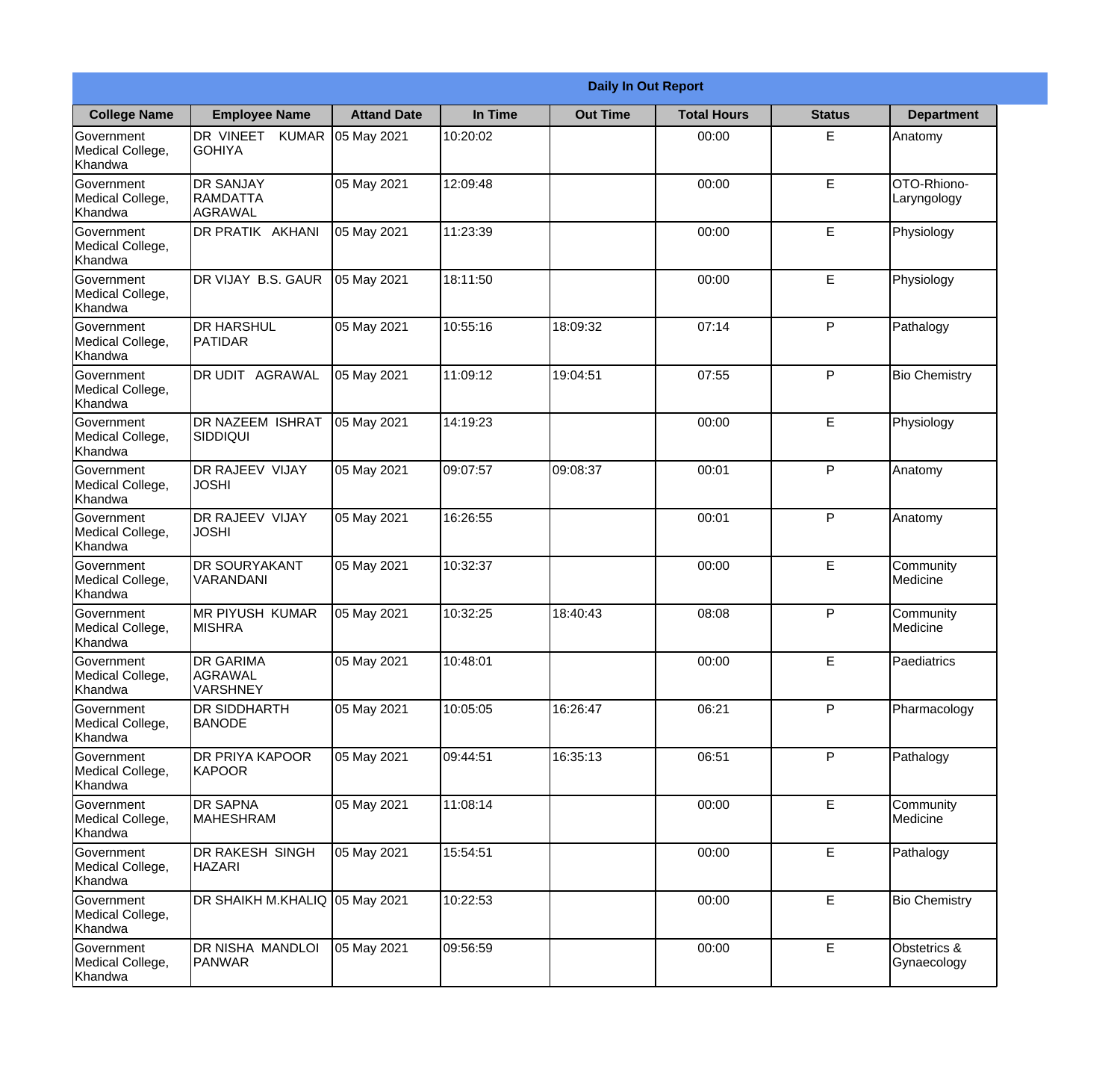| <b>Designation</b>                  | <b>Category</b>     |
|-------------------------------------|---------------------|
| Professor                           | <b>Non Clinical</b> |
| Professor                           | Clinical            |
| <b>Assistant Professor</b>          | <b>Non Clinical</b> |
| Associate Professor Non Clinical    |                     |
| <b>Assistant Professor</b>          | Para Clinical       |
| Associate Professor Non Clinical    |                     |
| Professor                           | <b>Non Clinical</b> |
| <b>Assistant Professor</b>          | <b>Non Clinical</b> |
| <b>Assistant Professor</b>          | <b>Non Clinical</b> |
| Demonstrator/Tutor                  | Para Clinical       |
| Statistician                        | Para Clinical       |
| Associate Professor Clinical        |                     |
| Associate Professor   Para Clinical |                     |
| Demonstrator/Tutor Para Clinical    |                     |
| Associate Professor   Para Clinical |                     |
| Professor                           | Para Clinical       |
| Professor                           | <b>Non Clinical</b> |
| Associate Professor Clinical        |                     |

## **Daily In Out Report**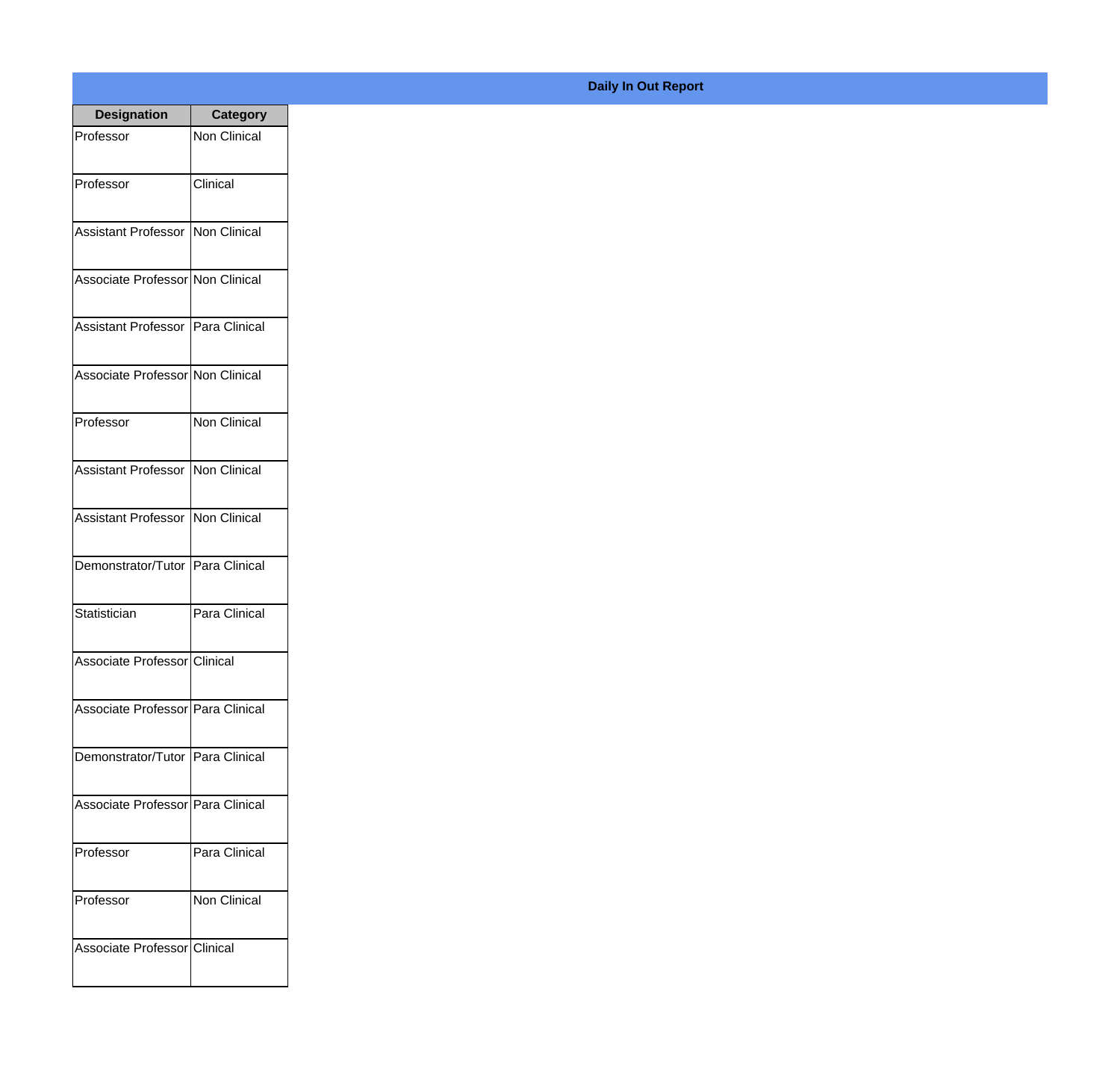|                                           |                                        |             |           | <b>Daily In Out Report</b> |       |                       |
|-------------------------------------------|----------------------------------------|-------------|-----------|----------------------------|-------|-----------------------|
| Government<br>Medical College,<br>Khandwa | <b>IDR NANDINI DIXIT</b>               | 05 May 2021 | 111:14:50 |                            | 00:00 | Paediatrics           |
| Government<br>Medical College,<br>Khandwa | DR PURTI AGARWAL 05 May 2021<br>ISAINI |             | 11:02:02  |                            | 00:00 | Pathalogy             |
| Government<br>Medical College,<br>Khandwa | WAGHMARE<br>IRENU                      | 05 May 2021 | 117:42:20 |                            | 00:00 | Community<br>Medicine |